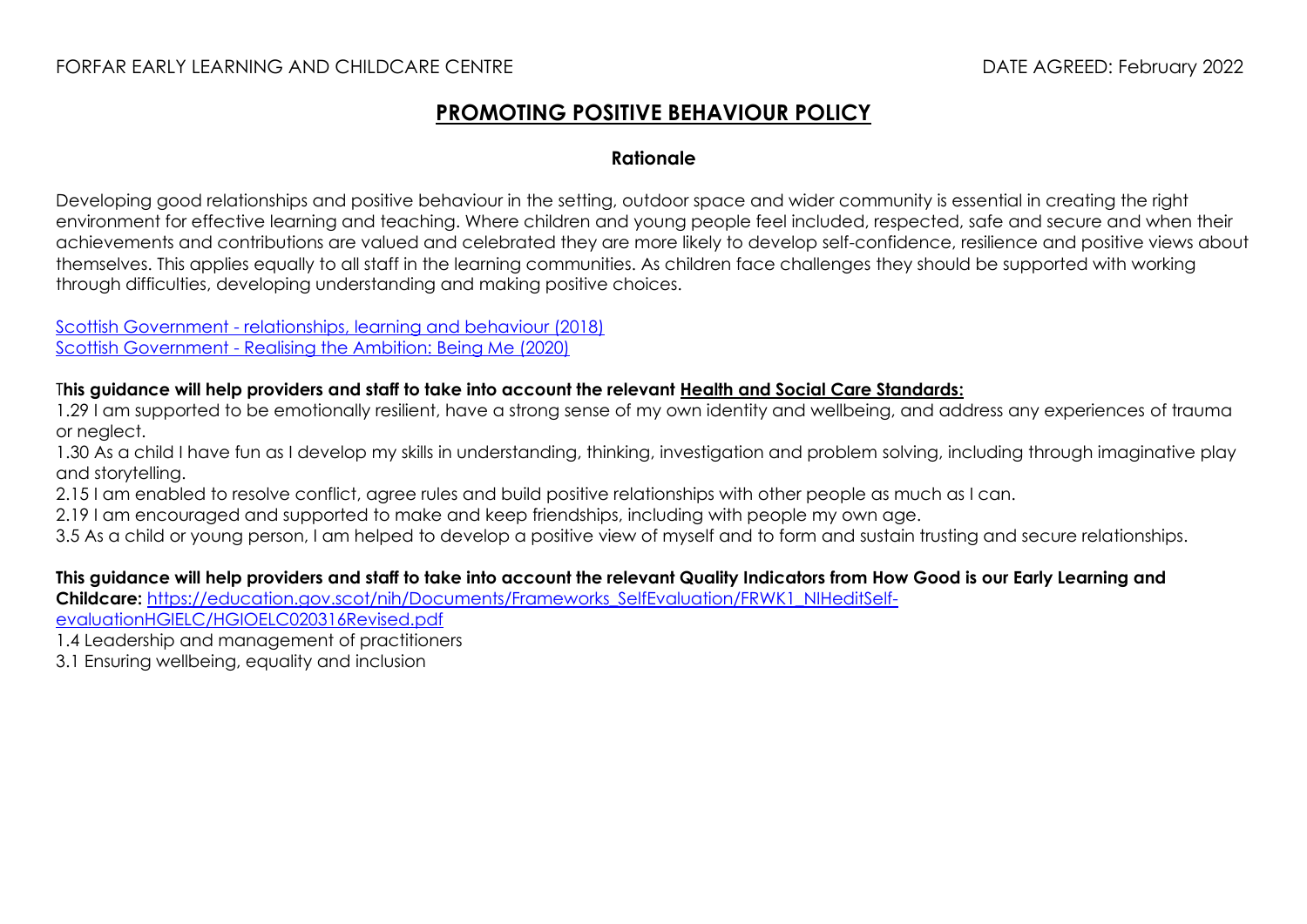**This policy will be monitored by / through:** Feedback from parents, staff and children. Incident report forms, Complaints and Wellbeing indicators.

| <sup>1</sup> This policy will be reviewed in: | 6 months    |
|-----------------------------------------------|-------------|
| Review Date:                                  | August 2022 |
| Reviewed By:                                  | Management  |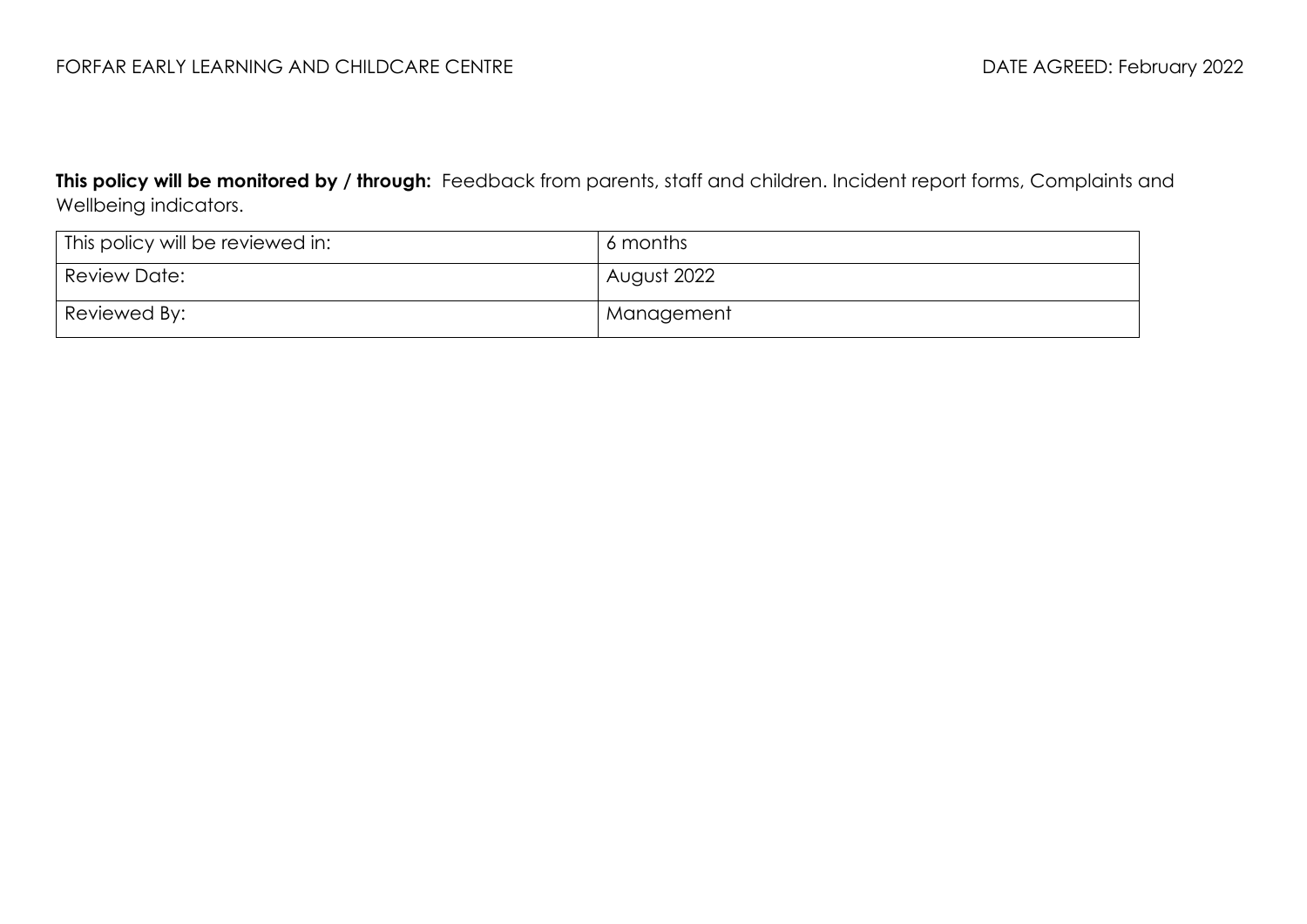| <b>AIMS</b>                                                                                                                                                                                                                                                                                                                                                                                                                                                                                                                                                         | <b>OUTCOMES</b>                                                                                                                                                                                                                                                                                                                                                                                                                                                                                                                                                                                                                                                                                                                                                                                                                                                                                                                                                                                                                                                                                                                                                                                             | <b>IMPLEMENTATION</b>                                                                                                                                                                                                                                                                                                                                                                                                                                                                                                                                                                                                                                                                                                                                                                                                                                                                                                                                                                                                                                                                                                                                                                                                                                                                                                                                                                                                                         |
|---------------------------------------------------------------------------------------------------------------------------------------------------------------------------------------------------------------------------------------------------------------------------------------------------------------------------------------------------------------------------------------------------------------------------------------------------------------------------------------------------------------------------------------------------------------------|-------------------------------------------------------------------------------------------------------------------------------------------------------------------------------------------------------------------------------------------------------------------------------------------------------------------------------------------------------------------------------------------------------------------------------------------------------------------------------------------------------------------------------------------------------------------------------------------------------------------------------------------------------------------------------------------------------------------------------------------------------------------------------------------------------------------------------------------------------------------------------------------------------------------------------------------------------------------------------------------------------------------------------------------------------------------------------------------------------------------------------------------------------------------------------------------------------------|-----------------------------------------------------------------------------------------------------------------------------------------------------------------------------------------------------------------------------------------------------------------------------------------------------------------------------------------------------------------------------------------------------------------------------------------------------------------------------------------------------------------------------------------------------------------------------------------------------------------------------------------------------------------------------------------------------------------------------------------------------------------------------------------------------------------------------------------------------------------------------------------------------------------------------------------------------------------------------------------------------------------------------------------------------------------------------------------------------------------------------------------------------------------------------------------------------------------------------------------------------------------------------------------------------------------------------------------------------------------------------------------------------------------------------------------------|
| To create a nurturing,<br>supportive and positive<br>environment in which<br>children, families and<br>staff can form trusting<br>and respectful<br>relationships<br>To provide consistent<br>approaches to positive<br>behaviour<br>To enable children to<br>cope with challenging<br>times and build<br>resilience throughout<br>their social and<br>emotional<br>development<br>To ensure the child's<br>rights and wellbeing<br>needs are met<br>To create an engaging,<br>meaningful and<br>stimulating environment<br>in which children can<br>play and learn | Trusting and respectful relationships are<br>$\bullet$<br>nurtured by staff<br>Children and families are supported<br>$\bullet$<br>effectively to express their thoughts and<br>feelings positively and safely<br>The setting has a consistent, nurturing<br>approach to promoting positive<br>behaviour, supporting children with<br>challenges they may face as they<br>develop and grow<br>All staff can articulate their<br>$\bullet$<br>understanding of wellbeing and their<br>role and responsibility in the GIRFEC<br>agenda<br>The principles of GIRFEC are evidenced<br>$\bullet$<br>in planning and provision of learning<br>experiences<br><b>GIRFEC Principles and Values are</b><br>understood and adhered to<br>Staff can identify the core principles of<br>$\bullet$<br>a significant event and record these as<br>a matter of course for all children.<br>Staff can demonstrate a clear<br>understanding of the importance of an<br>active curriculum which engages<br>children's interest and supports them to<br>develop relationships<br>All staff have a shared awareness of<br>developmentally appropriate play i.e.<br>schemas<br>Realising the Ambition - section 3.3<br>(Schemas) | Children's plans and folios provide evidence of the<br>$\bullet$<br>voice of the child and family and demonstrates how<br>this has been taken into account (e.g. My World<br>document).<br>Agreed strategies and approaches are used to<br>promote positive relationships across the setting,<br>taking into account the relevant Health and Social<br>Care Standards (2017) - 1.29, 1.30, 2.15, 2.19, and<br>3.5.<br>How Good is Our Early Learning and Childcare<br>Quality Indicators -1.4 and 3.1<br>Staff model positive behaviours across all learning<br>opportunities demonstrating a clear understanding<br>of the Nurture Principles and their role in applying<br>these in their daily practice and interactions with<br>children and the wider community - Education<br>Scotland - Applying Nurture as a Whole School<br>Approach (2019)<br>Staff should engage in relevant training to support<br>positive behaviour<br>Staff use appropriate guidance to inform practice<br>$\bullet$<br>and support children and families<br>Staff become familiar with Wellbeing web, its uses<br>and the recording of significant information<br>Staff use information gained from the Wellbeing web<br>$\bullet$<br>to effectively plan to meet children's needs in<br>relation to SHANARRI<br>Staff use their knowledge of child development to<br>plan and implement learning opportunities which<br>are well matched to children's needs |